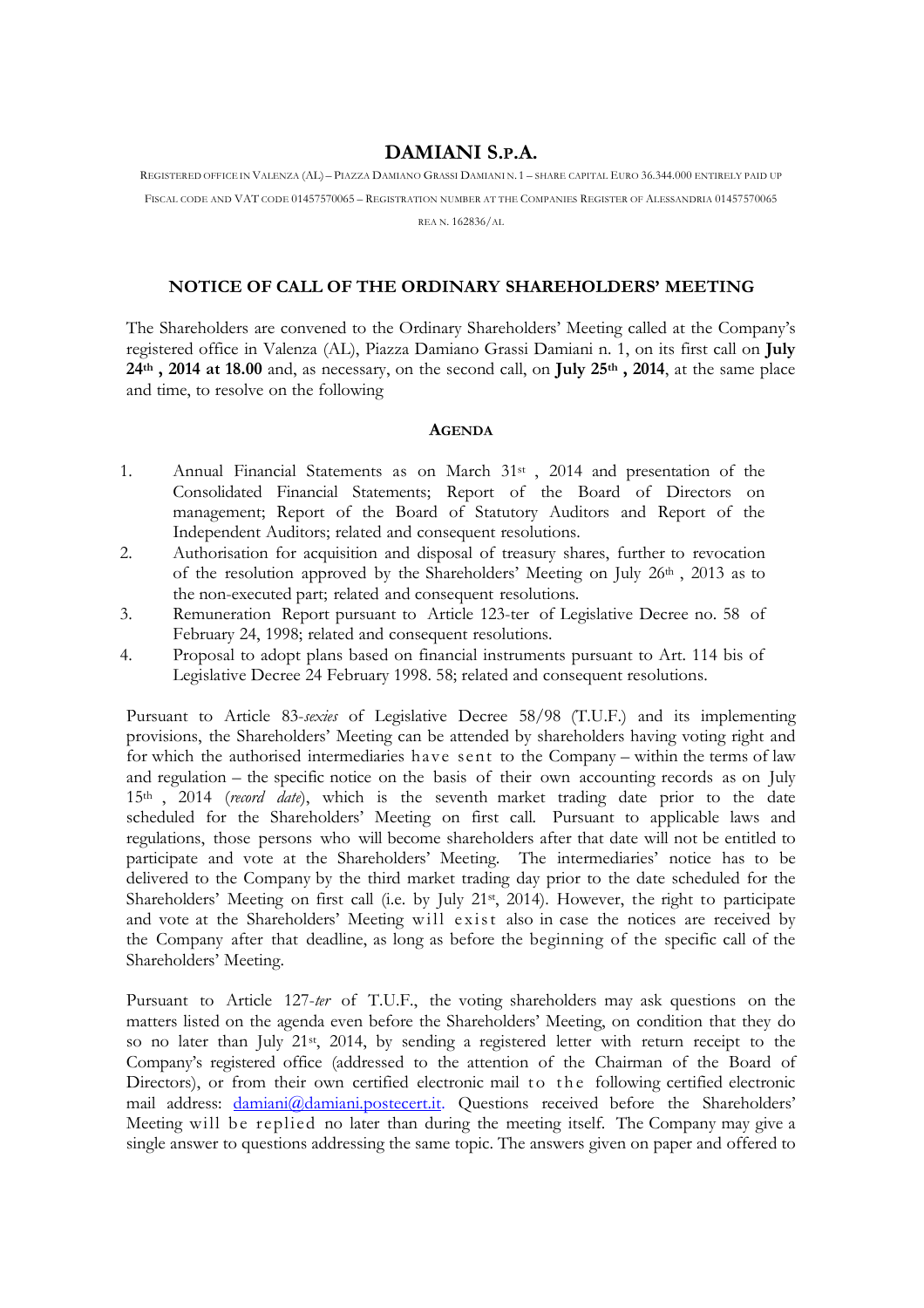each of the voting shareholders at the beginning of the Shareholders' Meeting shall be deemed as given during the meeting.

Pursuant to Article 126-*bis* of T.U.F., the Shareholders who also jointly represent at least one-fortieth of the share capital may, within ten days after of publication of the notice of call of the Shareholders' Meeting (i.e. by July 3rd, 2014), either request to supplement the list of matters to be discussed, by indicating in their request the additional proposed matters, or submit further motions for resolution on matters already listed on the agenda. No changes to the agenda are allowed on those matters resolved, pursuant to the law, by the Shareholders' Meeting on Board of Directors' proposal or on the basis of a draft or report prepared by the Board of Directors, with the exception of the report envisaged in Article 125-*ter*, paragraph 1, T.U.F..

The requests, accompanied by certification of the shareholding, must be submitted in writing by registered mail with return receipt sent to the Company's registered office (addressed to the attention of the Chairman of the Board of Directors), or from their own certified electronic mail to the following certified electronic mail address: [damiani@damiani.postecert.it](mailto:damiani@damiani.postecert.it)[.](mailto:damiani@damiani.postecert.it) Shareholders who request supplement of the agenda must prepare a report setting out the reasons for the motions on the new matters which they propose to discuss, or the reasons for the additional motions submitted on matters already listed on the agenda. This report must be sent to the Board of Directors in accordance with the procedures illustrated hereinabove by the final deadline to submit requests for amendments to the agenda.

Notice of any supplement to the agenda or submissions of further motions on matters already on the agenda shall be published in accordance with the same modalities for publication of this notice at least fifteen days before the scheduled date of the Shareholders' Meeting. At the same time, the motions submitted by Shareholders and their reports, together with any opinions issued by the Board of Directors, shall be published in accordance with the rules of la[w.](http://www.damiani.it./) Voting shareholders may individually submit vote motions during the Meeting.

Pursuant to Article 11 of the Articles of Association in force and in compliance with applicable laws and regulations, voting shareholders may be represented at the Shareholders' Meeting by proxy to be granted to another person (even a non-shareholder), as allowed by applicable laws and regulations. A form to be used for granting any proxies for the Shareholders' Meeting can be found on the Company website [www.damiani.com](http://www.damiani.com/) (section "*Investor Relations/Shareholders/Shareholders Meeting*"). The proxies may be notified to the Company via registered mail with return receipt sent to the Company's registered office (to the attention of the "*Responsabile Affari Legali e Societari*"), or from the shareholders' own certified electronic mail address to the following certified electronic mail address [damiani@damiani.postecert.it.](mailto:segreteria.azionisti@pec.todsgroup.com)

The Company has not designated any representatives to whom the voting shareholders may grant proxies with voting instructions.

## **DOCUMENTS AND INFORMATION**

Pursuant to Article 125-quater, co. 1, letter c) of T.U.F., notice is hereby given that the share capital (fully paid up) of Damiani S.p.A. amounted to Euro 36,344,000.00 (thirty-six million three hundred and forty-four thousand) divided into 82,600,000 (eighty-two million and six hundred thousand) ordinary shares with a par value of Euro 0.44 (zero point forty-four) each. It